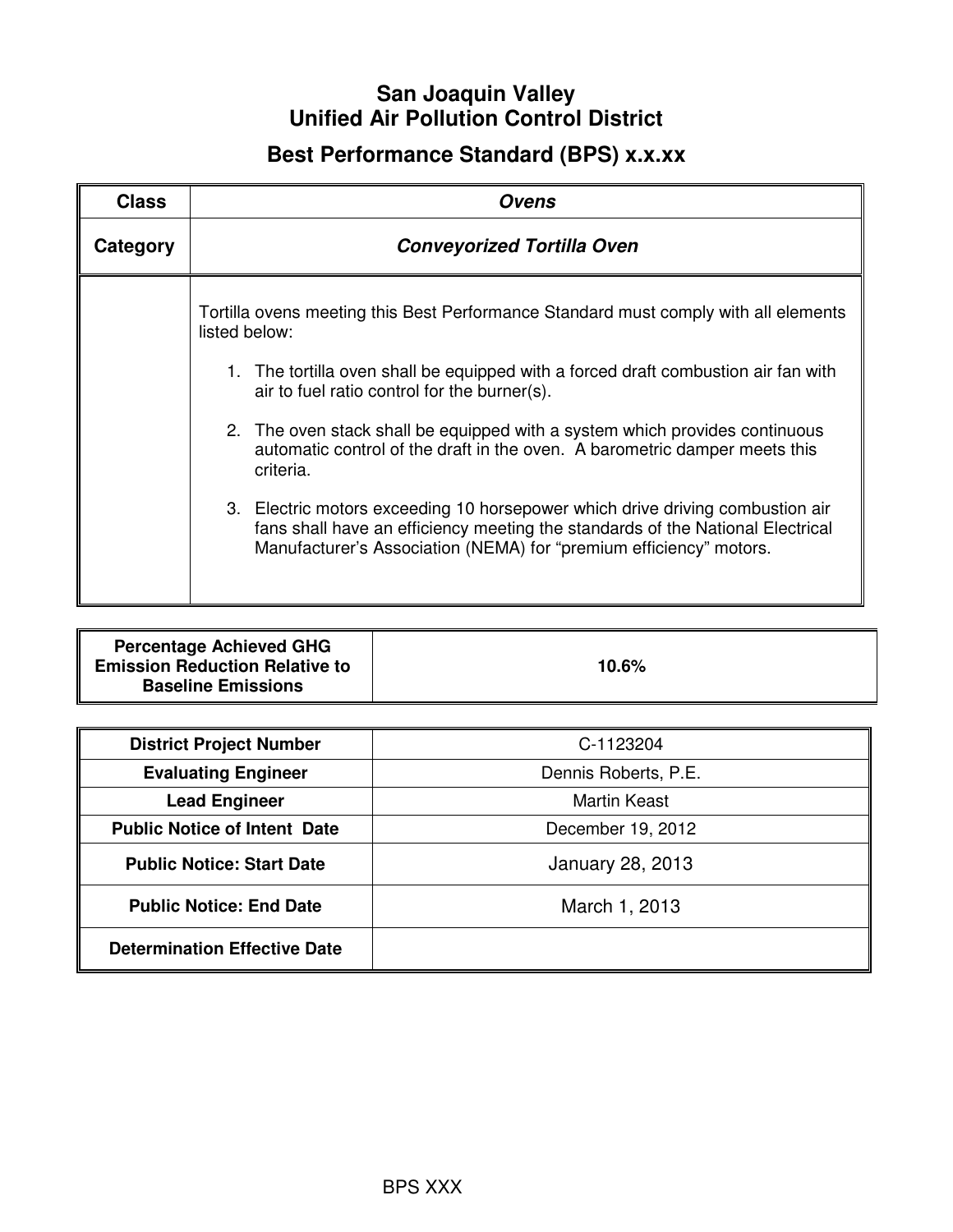## **TABLE OF CONTENTS**

### **l. Best Performance Standard (BPS) Determination Introduction**

- A. Purpose
- B. Definitions
- C. Determining Project Significance Using BPS

### **II. Summary of BPS Determination Phases**

### **lll. Class and Category**

### **lV. Public Notice of Intent**

### **V. BPS Development**

- STEP 1. Establish Baseline Emissions Factor for Class and Category
	- A. Representative Baseline Operation
	- B. Basis and Assumptions
	- C. Unit of Activity
	- D. Calculations
- STEP 2. List Technologically Feasible GHG Emission Control Measures
- STEP 3. Identify all Achieved-in-Practice GHG Emission Control Measures
- STEP 4. Quantify the Potential GHG Emission and Percent Reduction for Each Identified Achieved-in-Practice GHG Emission Control **Measure**
- STEP 5. Rank all Achieved-in-Practice GHG emission reduction measures by order of % GHG emissions reduction
- STEP 6. Establish the Best Performance Standard (BPS) for this Class and **Category**
- STEP 7. Eliminate All Other Achieved-in-Practice Options from Consideration as Best Performance Standard

#### **Vl. Public Participation**

#### **Vll. Appendices**

Appendix A: Public Notice of Intent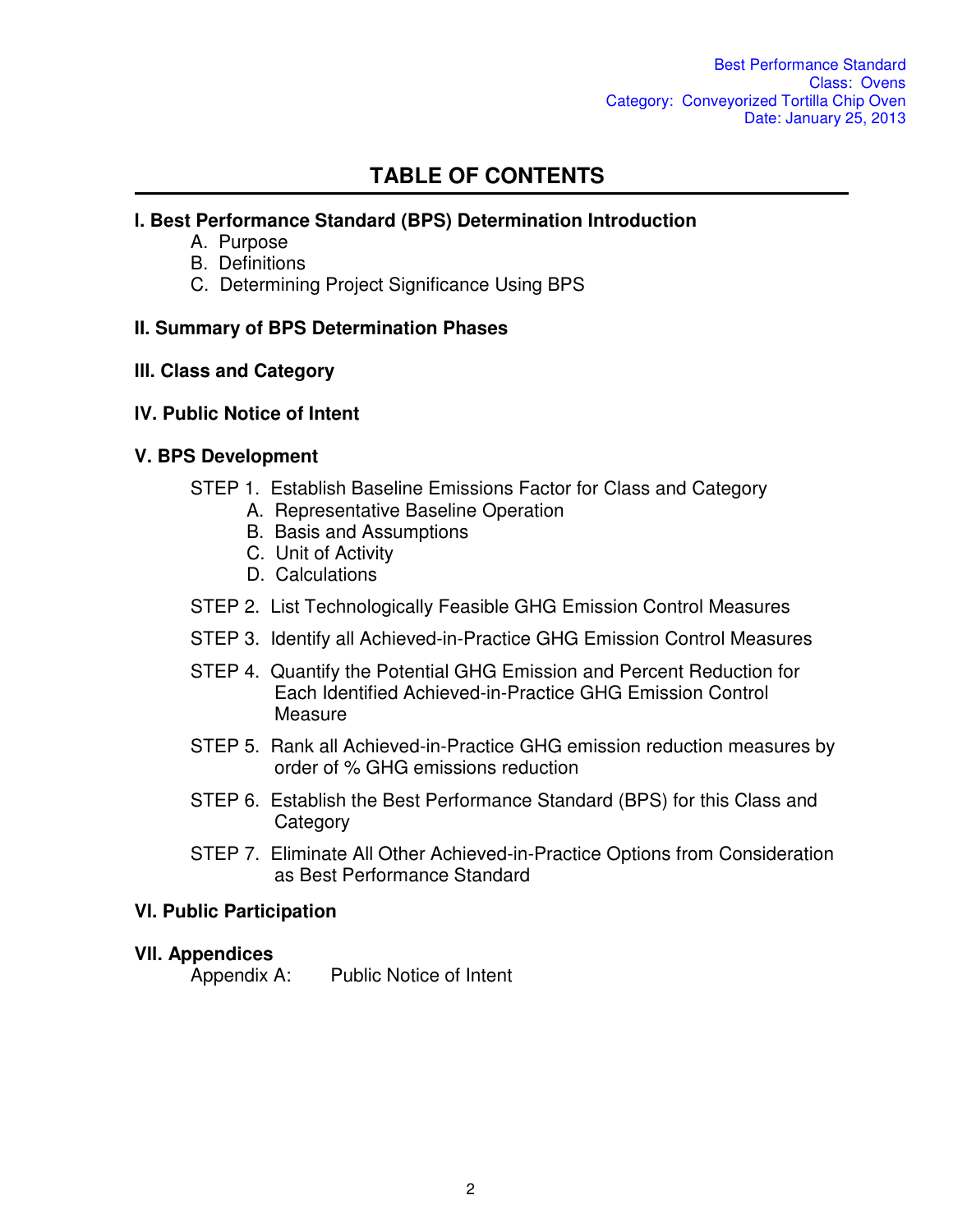## **I. Best Performance Standard (BPS) Determination Introduction**

### **A. Purpose**

To assist permit applicants, project proponents, and interested parties in assessing and reducing the impacts of project specific greenhouse gas emissions (GHG) on global climate change from stationary source projects, the San Joaquin Valley Air Pollution Control District (District) has adopted the polic*y: District Policy – Addressing GHG Emission Impacts for Stationary Source Projects Under CEQA When Serving as the Lead Agency.* This policy applies to projects for which the District has discretionary approval authority over the project and the District serves as the lead agency for CEQA purposes. Nonetheless, land use agencies can refer to it as guidance for projects that include stationary sources of emissions. The policy relies on the use of performance based standards, otherwise known as Best Performance Standards (BPS) to assess significance of project specific greenhouse gas emissions on global climate change during the environmental review process, as required by CEQA. Use of BPS is a method of streamlining the CEQA process of determining significance and is not a required emission reduction measure. Projects implementing BPS would be determined to have a less than cumulatively significant impact. Otherwise, demonstration of a 29 percent reduction in GHG emissions, from business-as-usual, is required to determine that a project would have a less than cumulatively significant impact.

## **B. Definitions**

Best Performance Standard for Stationary Source Projects is – a specific Class and Category, the most effective, District approved, Achieved-In-Practice means of reducing or limiting GHG emissions from a GHG emissions source, that is also economically feasible per the definition of achieved-in-practice. BPS includes equipment type, equipment design, and operational and maintenance practices for the identified service, operation, or emissions unit class and category.

Business-as-Usual is - the emissions for a type of equipment or operation within an identified class and category projected for the year 2020, assuming no change in GHG emissions per unit of activity as established for the baseline period, 2002- 2004. To relate BAU to an emissions generating activity, the District proposes to establish emission factors per unit of activity, for each class and category, using the 2002-2004 baseline period as the reference.

Category is - a District approved subdivision within a "class" as identified by unique operational or technical aspects.

Class is - the broadest District approved division of stationary GHG sources based on fundamental type of equipment or industrial classification of the source operation.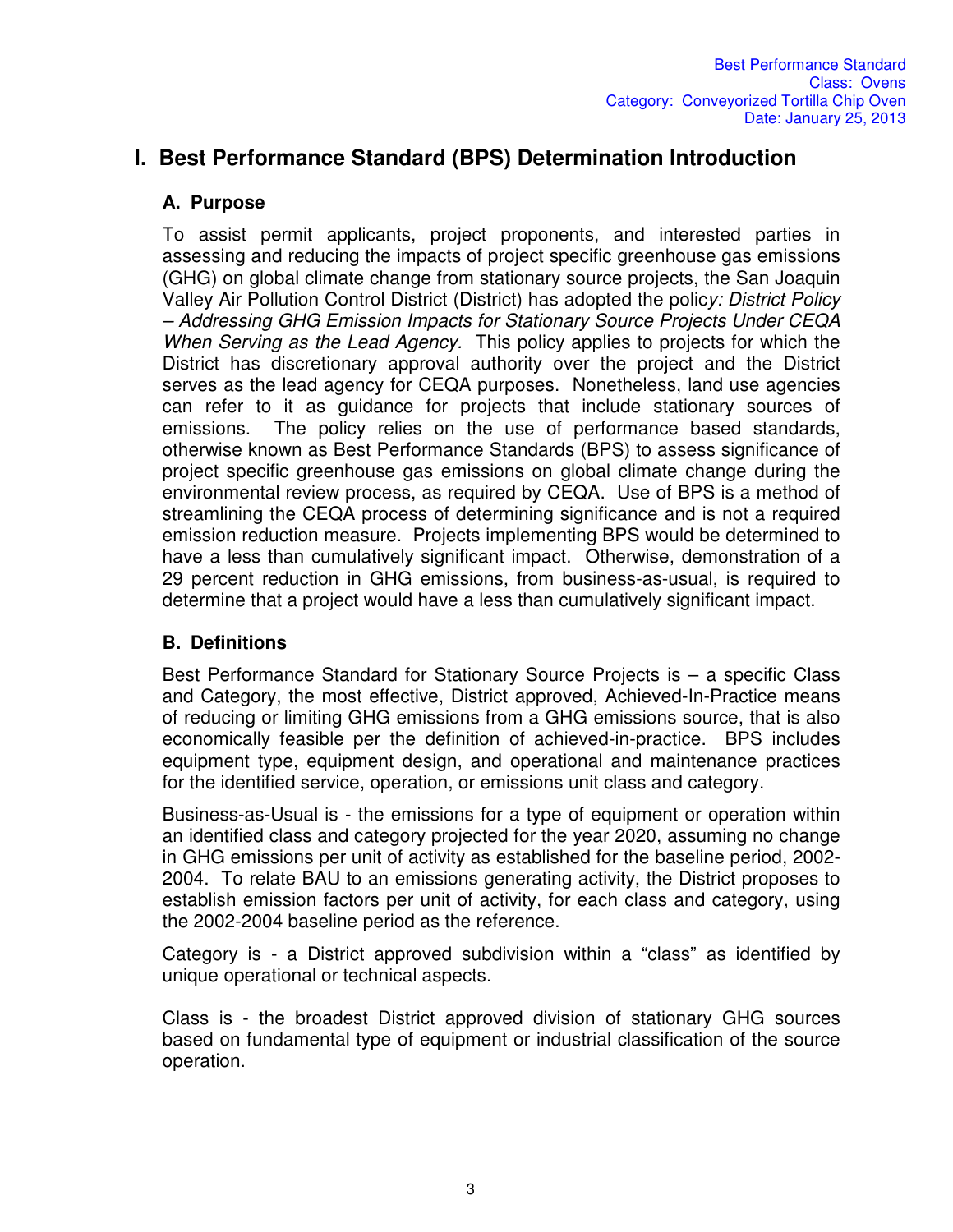#### **Determining Project Significance Using BPS**

Use of BPS is a method of determining significance of project specific GHG emission impacts using established specifications. BPS is not a required mitigation of project related impacts. Use of BPS would streamline the significance determination process by pre-quantifying the emission reductions that would be achieved by a specific GHG emission reduction measure and preapproving the use of such a measure to reduce project-related GHG emissions.

GHG emissions can be directly emitted from stationary sources of air pollution requiring operating permits from the District, or they may be emitted indirectly, as a result of increased electrical power usage, for instance. For traditional stationary source projects, BPS includes equipment type, equipment design, and operational and maintenance practices for the identified service, operation, or emissions unit class and category.

## **II. Summary of BPS Determination Phases**

The District has established *Tortilla Chip Oven* as a separate category of the clas "Ovens" which requires implementation of a Best Performance Standard (BPS) pursuant to the District's Climate Change Action Plan (CCAP). The District's determination of the BPS for this class and category has been made using the phased BPS development process established in the District's Final Staff Report, Addressing Greenhouse Gas Emissions under the California Environmental Quality Act. A summary of the specific implementation of the phased BPS development process for this specific determination is as follows:

| Table 1<br>BPS Development Process Phases for Conveyorized Tortilla Chip Oven |                                                                 |             |                                                                                                                                                                                                                                                                                       |
|-------------------------------------------------------------------------------|-----------------------------------------------------------------|-------------|---------------------------------------------------------------------------------------------------------------------------------------------------------------------------------------------------------------------------------------------------------------------------------------|
| <b>Phase</b>                                                                  | <b>Description</b>                                              | <b>Date</b> | <b>Comments</b>                                                                                                                                                                                                                                                                       |
|                                                                               | Initial Public Process                                          | 12/18/12    | The District's intent notice sent by email to interested<br>parties registered on the District's GHG web site for<br>this class and category is attached as Appendix C.<br>Comment received during the initial public process<br>with District's responses are attached a Appendix D. |
| 2                                                                             | <b>BPS Development</b>                                          | N/A         | See Section III of this evaluation document.                                                                                                                                                                                                                                          |
| 3                                                                             | <b>Public Participation:</b><br><b>Public Notice Start Date</b> | 1/28/13     |                                                                                                                                                                                                                                                                                       |
|                                                                               | <b>Public Participation:</b><br><b>Public Notice End Date</b>   | 3/1/13      |                                                                                                                                                                                                                                                                                       |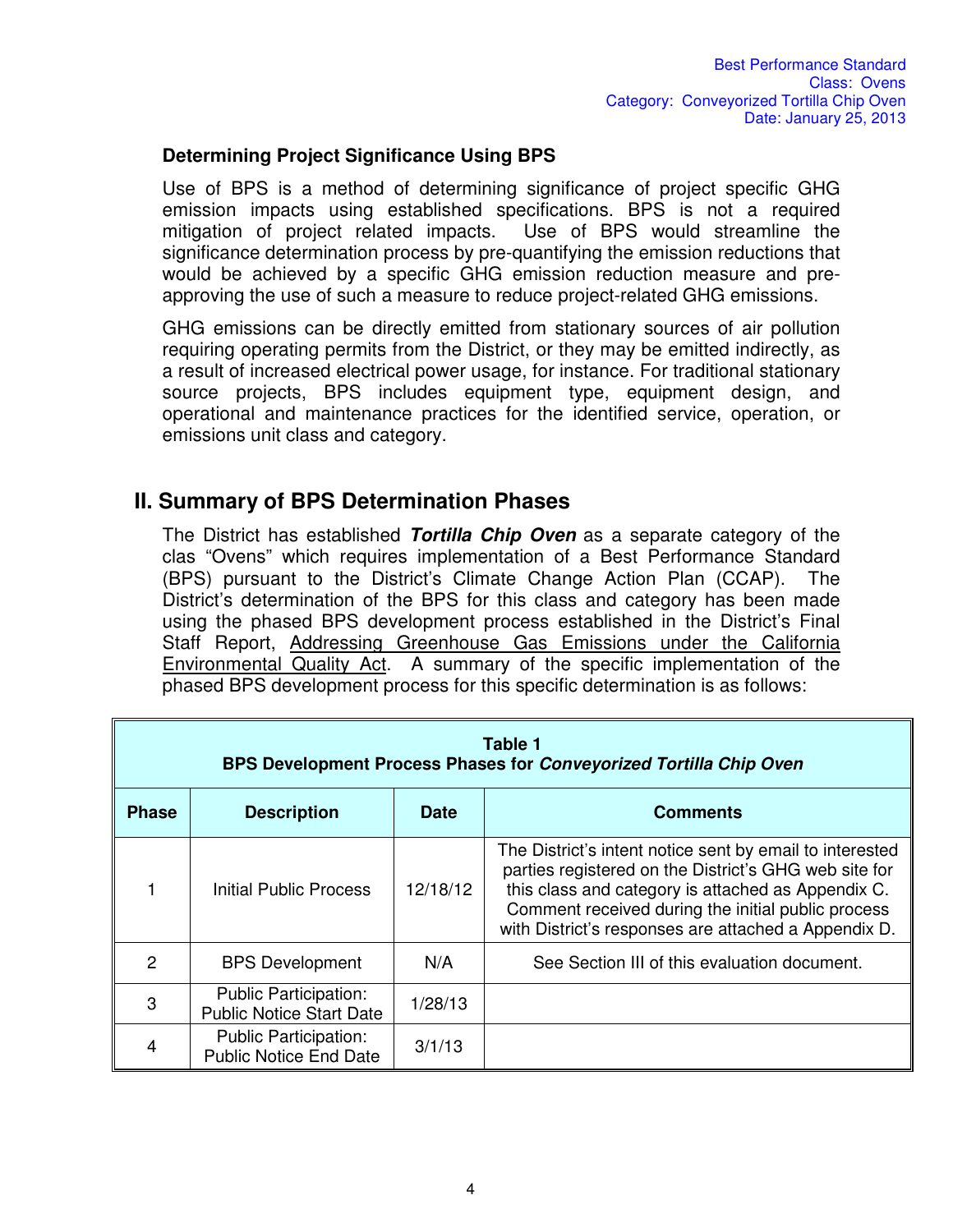## **III. Class and Category**

**Class**: Steam Generator

*Ovens* has been established previously as a distinct class of equipment.:

**Category:** New Steam Generators Fired Exclusively with Natural Gas or LPG

*Tortilla Chip Oven* is recognized as a distinct category of oven based on the following:

- The class "Ovens" represents a wide variety of operations each of which is designed and operated with specific configurations to suit the particular product of the oven. Therefore, ovens designed for specific products are expected to require a specific BPS determination.
- Manufacturing of tortilla chips requires equipment specifically suited to meeting consumer tastes with respect to tortilla chips.

## **IV Public Notice of Intent**

Prior to developing the development of BPS for this class, the District published a Notice of Intent. Public notification of the District's intent to develop BPS for this class was sent on December 19, 2012 to individuals registered with the CCAP list server. The District's notification is attached as Appendix A.

No comments were received during the initial public outreach.

## **V. BPS Development**

## **STEP 1. Establish Baseline Emissions Factor for Class and Category**

The Baseline Emission Factor (BEF) is defined as the three-year average (2002-2004) of GHG emissions for a particular class and category of equipment in the San Joaquin Valley (SJV), expressed as annual GHG emissions per unit of activity. The Baseline Emission Factor is calculated by first defining an operation which is representative of the average population of units of this type in the SJV during the Baseline Period and then determining the specific emissions per unit throughput for the representative unit.

## **A. Representative Baseline Operation**

For *Tortilla Chip Oven*, the representative baseline operation has been determined to be a oven with the following attributes: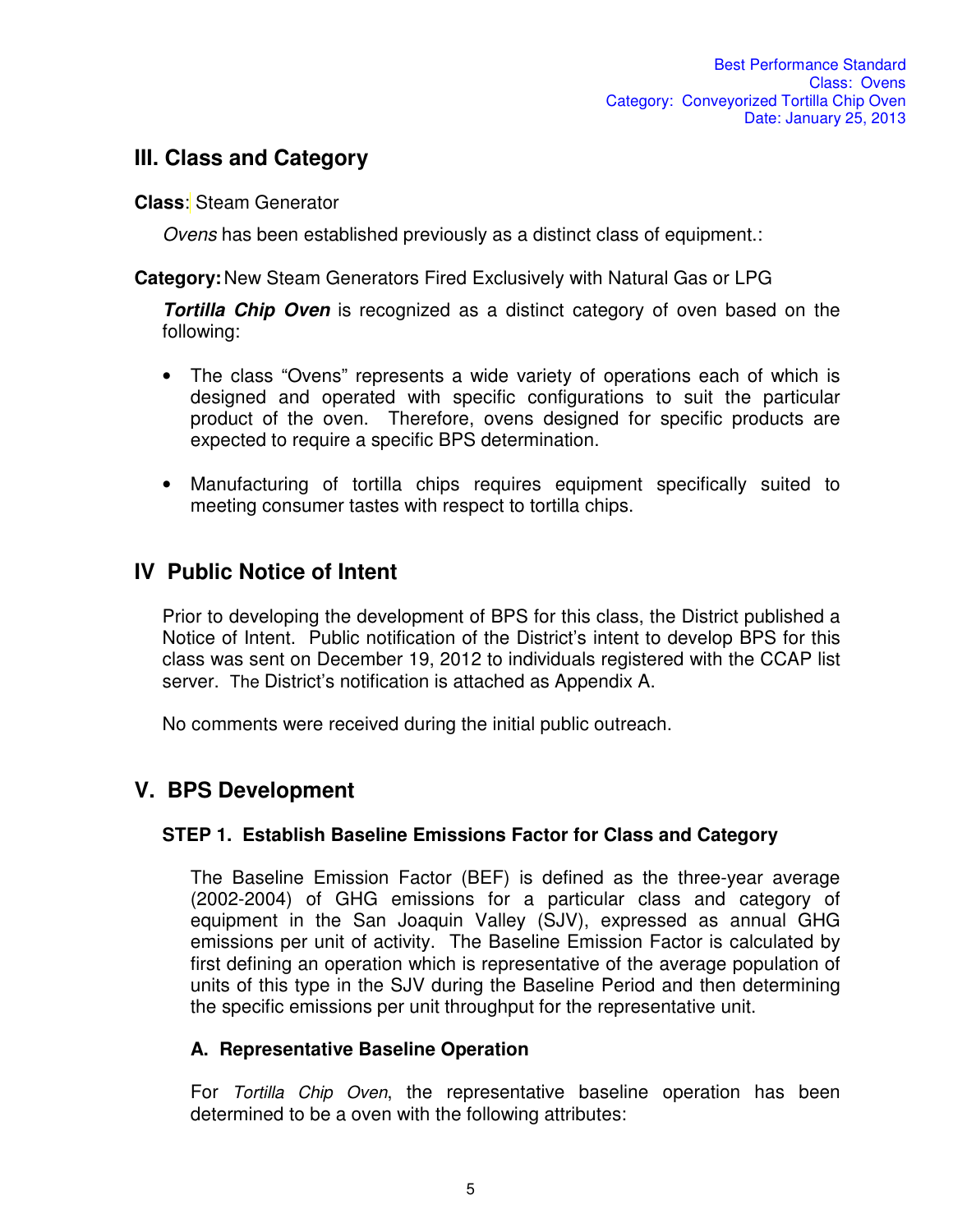*Rated firing capacity less than 10 MMBtu/hour Forced draft combustion air with air/fuel ratio control Stack equipped with a standard manual damper Stack temperature 600 F with 16% O2 Standard efficiency, single speed motor for combustion air fan* 

This determination was based on:

- Review of ratings, source test results and associated operating conditions for units permitted in the District.:
- Assumption of conventional, single speed electric motor driver for the combustion air fan based on the observation that although premium efficiency motors with variable speed drives have been a relatively common specification for new facilities and retrofits in the last decade, commercial ovens have a useful life span of approximately 20 years and therefore it is expected that the oven fleet in place during the Baseline Period would not have included a significant population of units equipped with high efficiency drives.

#### **B. Basis and Assumptions**

- All direct GHG emissions are produced due to combustion of natural gas in this unit.
- For purposes of calculation, a tortilla chip production rate of 1 ton per hour is assumed.
- Stack temperature is 600 F and O2 content of the flue gas is 16 vol%.
- The following thermodynamic properties are applicable:

|                 | <b>Gas Phase</b><br><b>Specific Heat</b><br>Btu/lb-F | Heat of<br>Evaporation<br>Btu/lb at 68 |
|-----------------|------------------------------------------------------|----------------------------------------|
| <b>Flue Gas</b> | 0.247                                                | N/A                                    |
| Air             | 0.247                                                | N/A                                    |
| Water           | 0.458                                                | 1,055                                  |

- Tortilla dough is assumed to contain 50% water. Tortilla product is assumed to exit the oven at 350 F and to have a specific heat of 0.25 Btu/lb-F.
- Convective and radiation losses are assumed to be 5% of the fired duty of the oven
- The F-Factor for natural gfas combustion is 8,570 scf/MMBtu. Assuming average molecular weight of 29.86, this is equivalent to: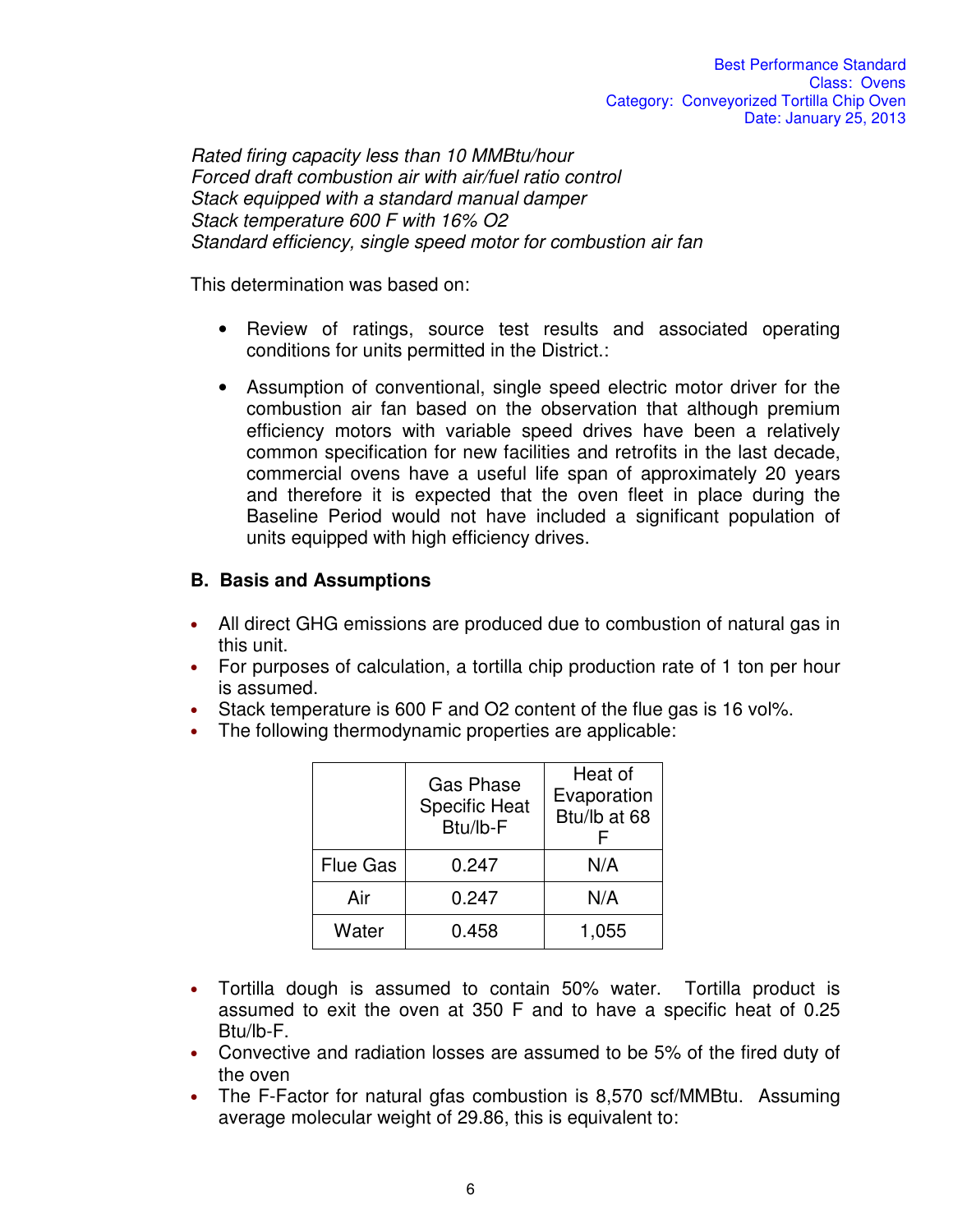8,570 scf/MMBtu x 29.86 lb-mol/379.5 scf/mol = 674.3 lb/MMBtu

- Excess air correction factor is 20.75%/(20.75-16.00%)
- GHG emissions are stated as "CO<sub>2</sub> equivalents" (CO<sub>2</sub>(e)) which includes the global warming potential of methane and nitrous oxide emissions associated with gaseous fuel combustion.
- The GHG emission factor for natural gas combustion is 117 lb- $CO<sub>2</sub>(e)/MMB$ tu per CCAR document<sup>1</sup>.
- Indirect emissions produced due to operation of the combustion air fan will be considered. Indirect emissions from other electric motors associated with the oven are not considered significant...
- Static efficiency of the combustion air fan is assumed to be 60%.
- Flue gas side pressure drop for the burner + oven is assumed to be 20 inches water column.
- The combustion air fan is assumed to handle sufficient air to provide 10% excess air at the burner.
- Brake horsepower required for operation of the combustion air fan will be calculated by the following equation which is a simplified representation of adiabatic compression ignoring the compressibility of air as appropriate for the low pressure differentials typical for fans:

 $Bhp(fan) =$ Air Flow, CFM  $\begin{array}{cc} x \end{array}$ Static Head, in. of water 6,356 Static Efficiency

- Electric motor efficiency is estimated at 87% for a conventional electric motor.
- Indirect emissions from electric power consumption are calculated based on the draft District FYI "Quantifying Greenhouse Gas Emission Due to Electricity Use" which identifies an emission factor of 0.690 lb-CO<sub>2</sub>e per kWh.

## **C. Unit of Activity**

 $\overline{\phantom{a}}$ 

To relate Business-as-Usual to an emissions generating activity, it is necessary to establish an emission factor per unit of activity, for the established class and category, using the 2002-2004 baseline period as the reference.

The resulting emissions factor is the combination of:

GHG emission reductions achieved through technology, and

GHG emission reductions achieved through changes in activity efficiencies

<sup>1</sup> California Climate Change Action Registry (CCAR), Version 3.1, January, 2009 (Appendix C, Tables C.7 and C.8)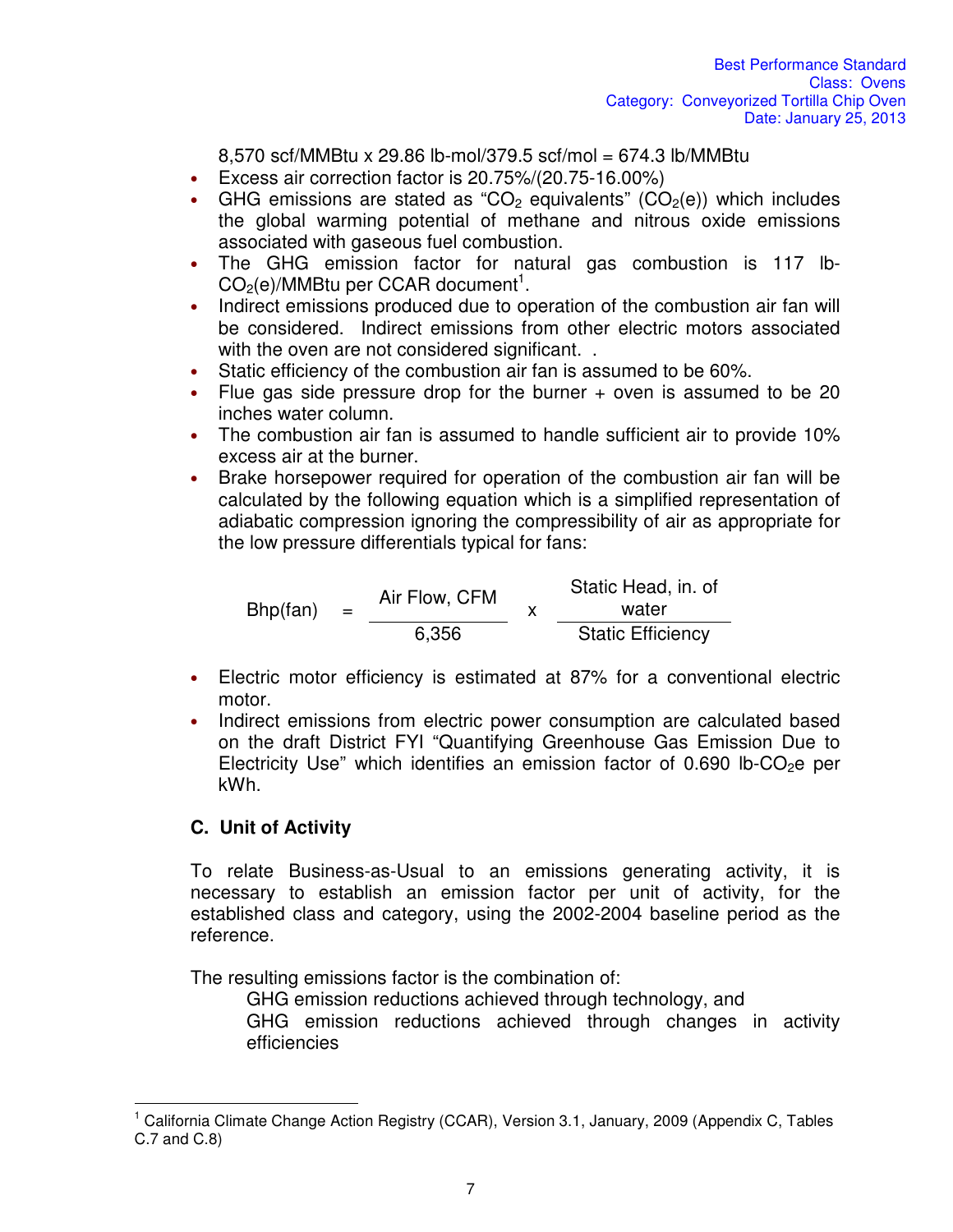A unit of activity for this class and category will be taken as 2000 lbs of tortilla chip production

For purposes of this BPS determination, it will be assumed that GHG emissions reductions achieved through changes in activity efficiencies are not significant. This assumption has been made based on:

• A search of available literature did not yield any data which would support an estimate of GHG emission from ovens in this class and category since the baseline period based on changes in activity efficiencies.

## **D. Calculations**

The Baseline Emission Factor (BEF) is the sum of the direct (GHG<sub>D</sub>) and indirect (GHG<sub>I</sub>) emissions (on a per unit of activity basis), stated as  $lb$ -CO<sub>2</sub> equivalent:

 $BEF = GHG_D + GHG$ 

Direct Emissions:

 $GHG_D = E_f \times SFC_B$ 

 $E_f$  = GHG emission factor = 117 lb-  $CO_{2(e)}/MMB$ tu of natural gas

 $SFC_B =$  Baseline Specific Fuel Consumption = MMBtu natural gas/ton chips

The SFC is calculated based on a heat balance on the oven. All heat flow quantities are listed in the following table: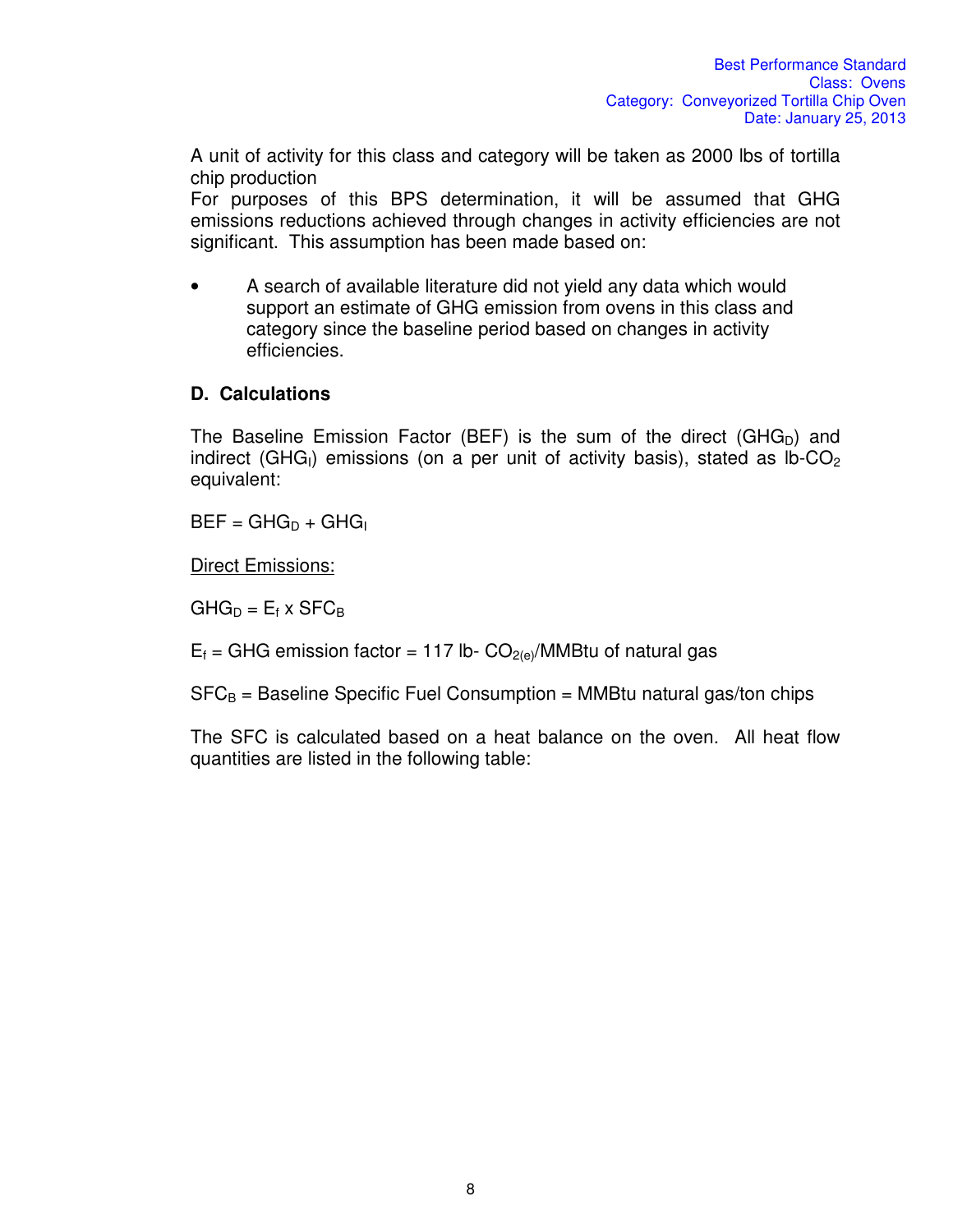| <b>Heat Inputs</b>                                                 |                                                                                                   |  |
|--------------------------------------------------------------------|---------------------------------------------------------------------------------------------------|--|
| Fuel Firing Btu/hour                                               | $=$ SFC <sub>B</sub> x 1,000,000                                                                  |  |
|                                                                    |                                                                                                   |  |
| <b>Heat Outputs</b>                                                |                                                                                                   |  |
| Product<br>Btu/hr                                                  | $= 2,000$ lb/hr x 0.25 Btu/lb-F x (350-68) F = 141,000                                            |  |
| <b>Water Vapor</b><br>Enthalpy from<br>Dough in Flue Gas<br>Btu/hr | $= 2,000$ lb/hr x 0.458 Btu/lb-f x (600-68) F = 487,312                                           |  |
| Flue Gas Enthalpy<br>from Combustion<br>Btu/hr                     | = 674.3 lb/MMBtu x $SFC_B$ x 0.247 Btu/lb-F x (600-68) F                                          |  |
| Excess air enthalpy<br>in flue gas<br>Btu/hr                       | = 674.3 lb/MMBtu x SFC <sub>B</sub> x (1- (20.75%/(20.75%-16.00%))) x 0.247 Btu/lb-F x (600-68) F |  |
| Latent Heat of<br>Moisture<br>Btu/hr                               | $= 2,000$ lb/hr x 1,055 Btu/lb = 2,110,000                                                        |  |
| Radiative and<br>convection Loss<br>Btu/hr                         | $= 5\% \times$ SFC $\times$ 1,000,000                                                             |  |

### **Tortilla Oven Energy Balance:**

Setting Heat Input = Heat Output and solving for the SFC yields:

 $SFC_B = 4.86$  MMBtu per ton of tortilla chips

Direct emissions are then calculated as:

 $GHG_D = 117$  lb-CO<sub>2(e)</sub>/MMBtu x 4.86 MMBtu/ton chips  $= 568.6$  lb-CO2(e)/ton chips

## Indirect Emissions

Indirect emissions produced from operation of the electric motor driving the combustion air fan are determined by the following:

GHG (electric motor) = Electric Utility GHG Emission Factor x kWh consumed

To determine kWh consumption per ton of chips produced it is necessary to first determine the Bhp requirement for the gas compression operation by the combustion air blower. It is assumed that the fan must provide the stoichiometric air for combustion plus sufficient excess air to provide 3% O2: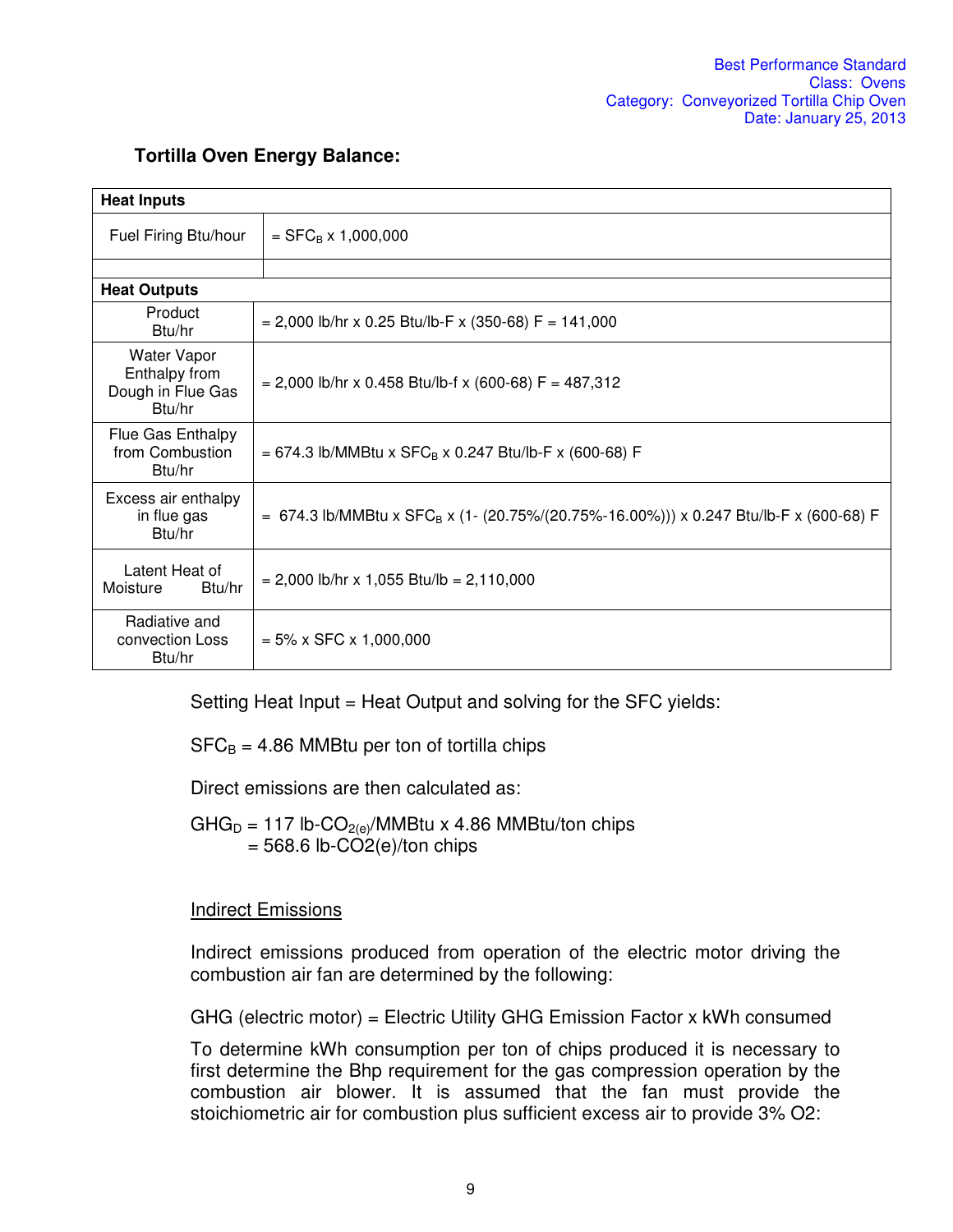#### *Combustion Air Fan*

| Combustion             | 4.86<br>8578                         | 20.75%                      | 1 hour        |
|------------------------|--------------------------------------|-----------------------------|---------------|
| Air Rate               | X<br>$=$<br>MMBtu/hr<br>scf/MMBtu    | X<br>X<br>20.75% -<br>3.00% | 60<br>minutes |
| Combustion<br>Air Rate | 812 cfm<br>$=$                       |                             |               |
| <b>Bhp</b>             | 812 CFM x 20" W.C.<br>6,356<br>x 60% |                             |               |
| <b>Bhp</b>             | 4.2                                  |                             |               |

Bhp is then converted to a brake kWh per ton chips:

Brake kWh: =  $(4.2) \times 0.7457$  kWh/bhp = 3.1 kWh/ton chips

Actual kWh consumption is calculated based on motor efficiency:

kWh consumption = 3.1 brake kWh/ton  $\div$  85% = 3.6 kWh/ton

GHG (electric motor) =  $0.69$  lb-CO<sub>2</sub>e/kWh x 3.6 kWh/ton

GHG (electric motor) =  $2.5$  lb-CO<sub>2</sub>e/ton

The Baseline Emission Factor is the sum of the direct and the indirect emissions:

**BEF =** *568.6 + 2.5 = 571 lb-* **CO2(e)***/ton tortilla chips*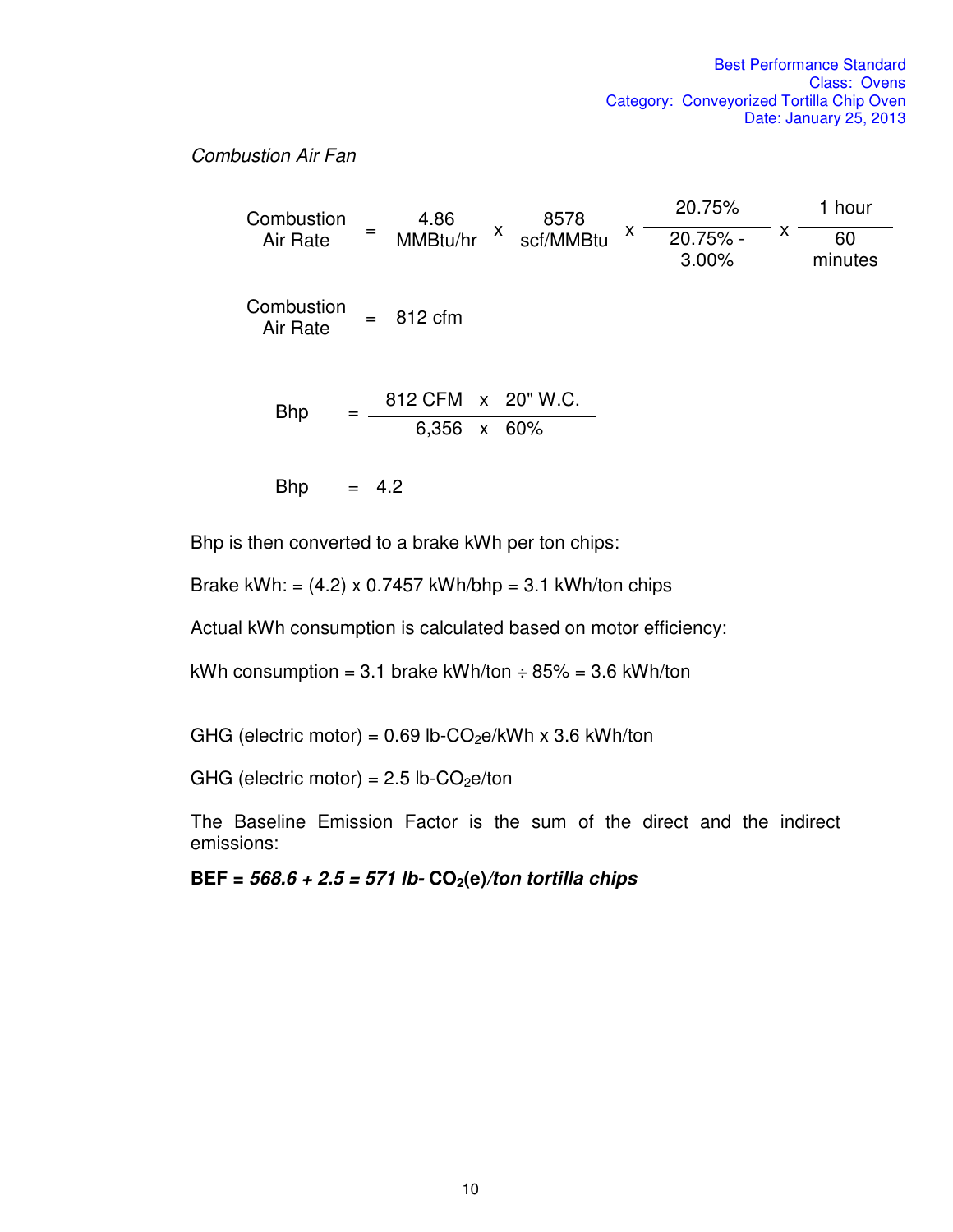## **STEP 2. Technologically Feasible GHG Emission Control Measures**

#### **A. Analysis of Potential Control Measures**

The following findings and/or considerations are applicable to this class and category:

#### Use of Economizers

An economizer can be used to recover heat from the stack and deliver it to other energy users in the facility such as water heating, cooking or drying operations, space heating, etc. However, this use is dependent upon the presence of other energy receptors in the facility.

#### Air Pre-heaters

An air preheater can be used to recover heat from the stack and preheat the combustion air to the oven, reducing fuel use by the burner. Pre-heating combustion air generally causes an increase in NOx emissions in the absence of other NOx control devices such as selective catalytic reduction. Since use of an SCR is not recognized as Achieved-in-Practice BACT for control of NOx emissions from tortilla ovens, the use of air preheaters for tortilla chip ovens is determined to not be technologically feasible for use in the SJVAPCD.

#### Forced draft combustion air fan with air to fuel ratio control for the burner(s)

Conveyorized tortilla ovens with this feature operate with a balanced draft system. The burner operation is forced draft (which allows efficient control of the air/fuel ratio for combustion) while the oven itself operates with negative gauge pressure due to the draft produced by the stack. Therefore, the excess air at the stack is a mixture of the excess combustion air supplied at the burner plus the air drawn into the oven by the stack draft. Forced draft burner operation with ratio control reduces fuel consumption by ensuring that only the amount of excess air as required to support efficient and safe combustion is admitted at the burner.

#### Continuous automatic control of the oven draft

Control of the oven draft at the minimum required for efficient and safe operation reduces the fuel use by further reducing the excess air in the stack. This can be achieved by installation of a pressure sensor on the oven which provides a control setpoint to an automated damper installed in the stack or by use of a barometric damper which automatically admits cold atmosheric air into the stack to maintain the stack draft at a pre-determined setpoint. Although this effect could be achieved by regular adjustment of a manual stack damper, in practice the damper is typically set at a conservative point which ensures that the stack operates with ample draft over the entire range of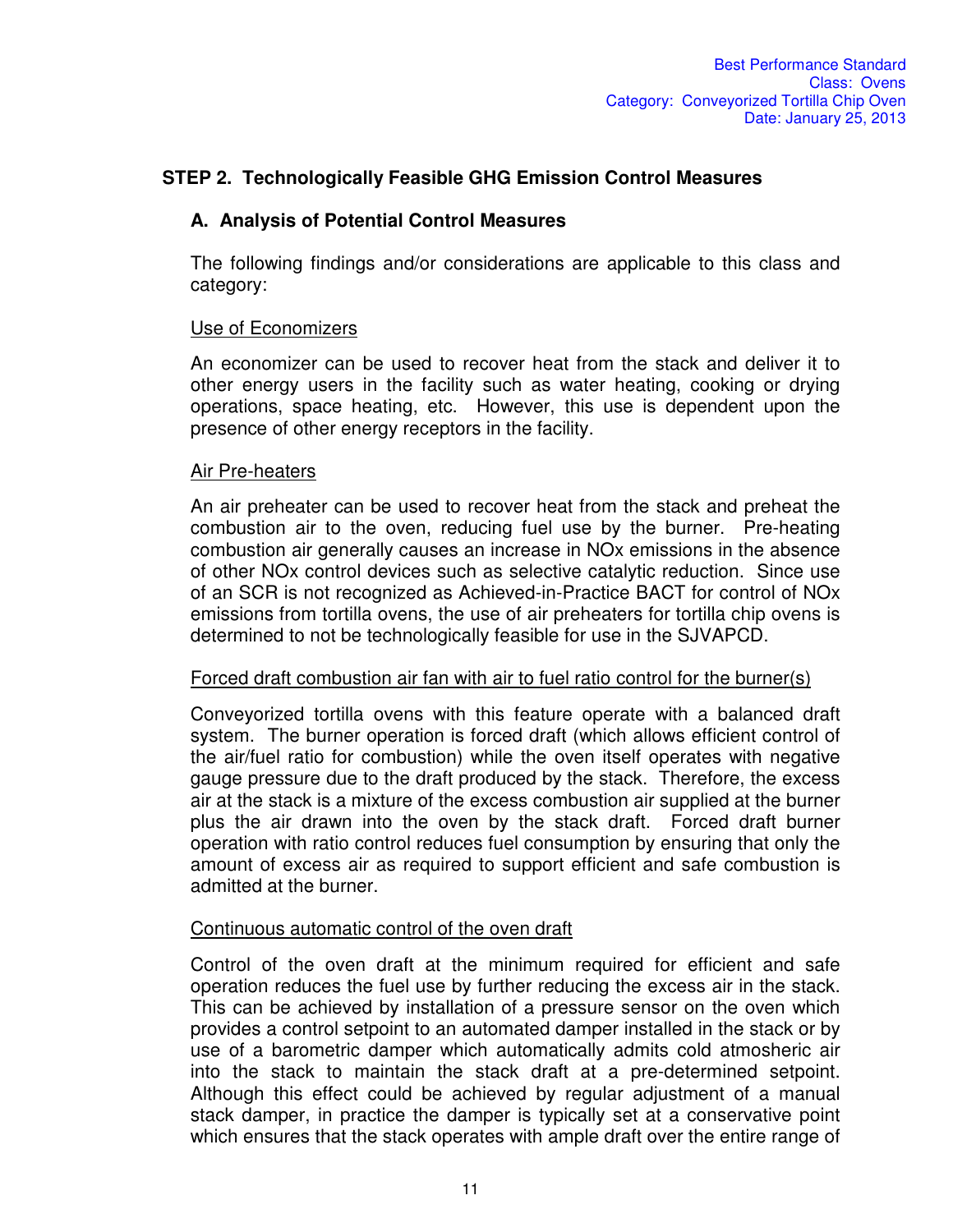operating conditions for the oven with the result that the oven, on average, operates with substantially more excess air than the minimum required.

#### Use of premium efficiency motor for combustion air fan

An electric motor efficiency standard is published by the National Electrical Manufacturers Association (NEMA) which is identified as the "NEMA Premium Efficiency Electric Motors Program". For large motors, the NEMA premium efficiency motor provides a gain of approximately 5-8 percentage points in motor efficiency when compared to a standard efficiency motor. The NEMA specification covers motors up to 500 horsepower and motors meeting this specification are in common use and are available from most major electric motor manufacturers.

#### Use of speed control for combustion air fan

Control of the combustion air fan operation by use of a variable speed electric motor will provide substantial energy savings when compared to operation at a fixed speed and controlled by throttling the discharge flow. The most common and economical variable speed drive is the variable frequency drive (VFD) which has become commonly available in the last decade and is typical for new boiler fan applications. The VFD provides energy savings when the fan is operated at substantial turndown ratios which can result in throttling away more than half the rated energy output of the motor.

#### Use of High Efficiency Combustion Air Fans

The peak efficiency of centrifugal fans may vary from 60 to 80% depending upon fan design and application. Use of a higher efficiency fan provides either savings in indirect GHG emissions due to the significant reduction in electric motor horsepower for motor-driven fans or savings in direct GHG emissions when the fan is driven by a steam turbine. However, the absolute value of efficiency which can be achieved is highly dependent upon the specific operating conditions including flow, pressure, and temperature, all of which may vary significantly for any specific boiler. Given this variability as well as the absence of any effective industry standard for fan efficiency, the District's opinion is that specification of combustion air fan efficiency cannot be realistically included as a technologically feasible reduction measure in the BPS for boilers at this time.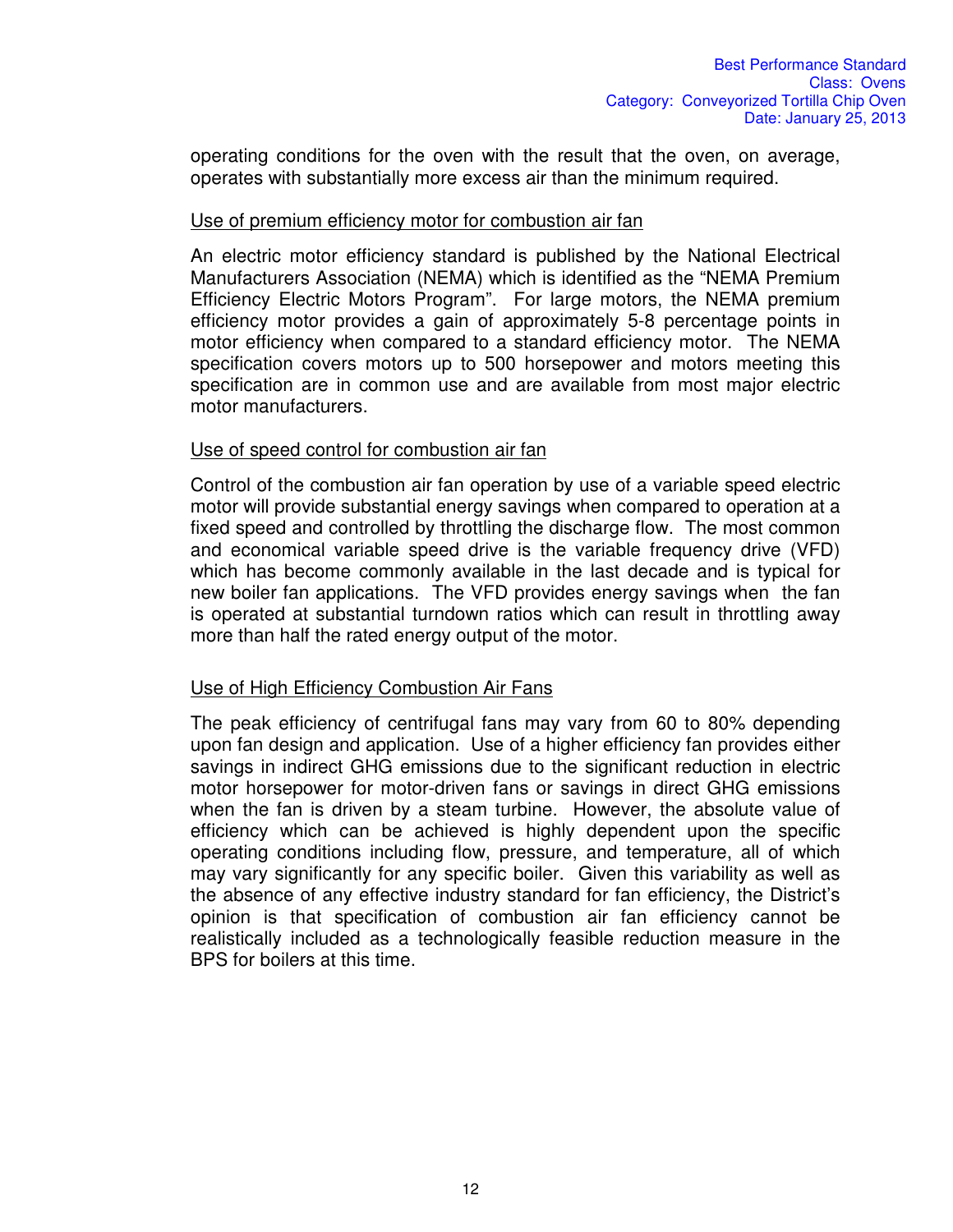### **B. Listing of Technologically Feasible Control Measures**

For the specific equipment or operation being proposed, all technologically feasible GHG emissions reduction measures are listed, including equipment selection, design elements and best management practices, that do not result in an increase in criteria pollutant emissions compared to the proposed equipment or operation.

|    | Table 2<br><b>Technologically Feasible GHG Reduction Measures for Coneyorized Tortilla Chip Ovens</b> |                                                                                                                                                                                                                                            |  |
|----|-------------------------------------------------------------------------------------------------------|--------------------------------------------------------------------------------------------------------------------------------------------------------------------------------------------------------------------------------------------|--|
|    | <b>Reduction Measure</b>                                                                              | <b>Qualifications</b>                                                                                                                                                                                                                      |  |
|    | 1. Use of an economizer to recover useful<br>heat from the oven stack                                 | Recovery of useful heat from the stack for use in<br>other applications results in GHG reduction by<br>offsetting other fuel use in the facility. Requires that<br>the facility have other appropriate receptors for the<br>stack heat.    |  |
| 2. | Forced draft combustion air fan with air to<br>fuel ratio control for the burner(s)                   | Reduces GHG emissions by reducing excess air for<br>the combustion process resulting in increased fuel<br>efficiency                                                                                                                       |  |
| 3. | Continuous automatic control of the oven<br>draft                                                     | Reduces GHG emissions by continuously controlling<br>the oven draft at the optimum value, reducing excess<br>air in the stack, leading to increased fuel efficiency                                                                        |  |
| 4. | Use of premium efficiency motor for<br>combustion air fan                                             | Use of premium efficiency motors reduces electric<br>power consumption by the combustion air fan,<br>resulting in reduced indirect GHG emissions at the<br>electric utility plant.                                                         |  |
|    | 5. Use of speed control for combustion air<br>fan                                                     | Use of a speed-controlled motor reduces electric<br>power consumption by the combustion air fan when<br>the fan is operating at less than rated capacity,<br>resulting in reduced indirect GHG emissions at the<br>electric utility plant. |  |

All technologically feasible GHG reduction measures listed in Table 2 above meet the following criteria:

All technology listed is in current commercial use.

All technologically feasible GHG reduction measures listed in Table above are based on technology (condensing economizers, high efficiency motors with variable speed drives) which is currently in commercial use. This technology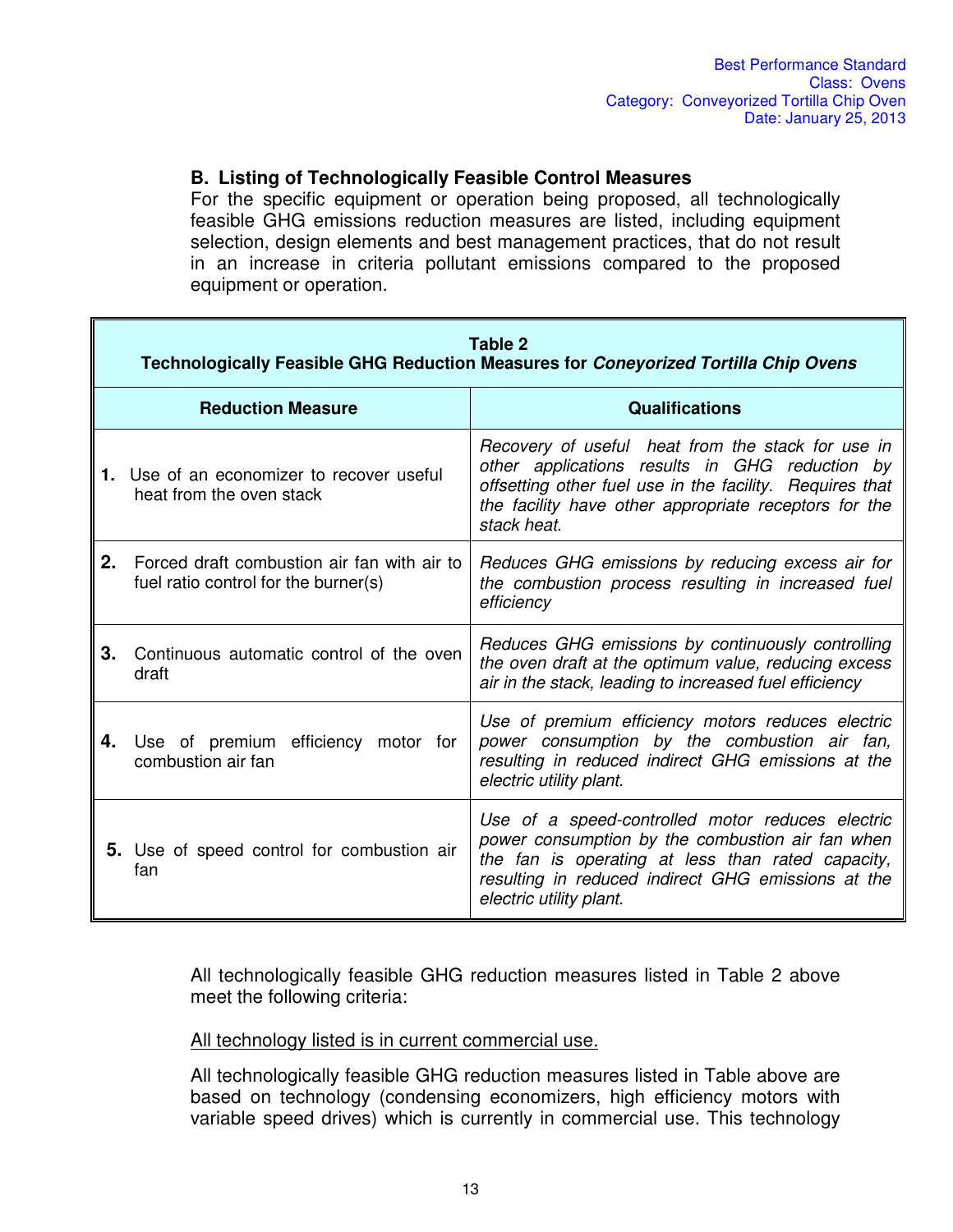has been in place for a significant number of years and was developed and implemented without benefit of grants, incentives or other financial subsidies.

Implementation of all listed technology does not result in an increase in criteria pollutant emissions.

In general, since all proposed measures do not affect the criteria pollutant emission factors and generally result in a reduction in the firing of fuel, criteria pollutant emissions will generally be reduced with implementation of the reduction measures.

### **STEP 3. Identify all Achieved-in-Practice GHG Emission Control Measures**

For all technologically feasible GHG emission reduction measures, all GHG reduction measures determined to be Achieved-in-Practice are identified. Achieved-in-Practice is defined as any equipment, technology, practice or operation available in the United States that has been installed and operated or used at a commercial or stationary source site for a reasonable period of time sufficient to demonstrate that the equipment, the technology, the practice or the operation is reliable when operated in a manner that is typical for the process. In determining whether equipment, technology, practice or operation is Achieved-in-Practice, the District will consider the extent to which grants, incentives or other financial subsidies influence the economic feasibility of its use.

The following findings or considerations are applicable to this class and category:

The District reviewed commercial offerings of tortilla oven manufacturers as well as available literature concerning energy efficiency programs in existing tortilla chip manufacturing facilities in the United States. The review indicated the following with respect this class and category:

- Forced draft combustion systems with air/fuel ratio control combined with a barometric damper on the stackn for draft control is a common commercial offering of tortilla chip oven manufacturers and the combination is thus Achieved-in-Practice.
- Economizers have been installed on tortilla chip ovens in large commercial operations with both vertically and horizontally integrated manufacturing of a wide variety of snack foods. The resulting heat recovery operations delivers heat to other various manufacturing processes. Since the operation relies on the presence of other site specific operations which are not necessarily a part of the tortilla manufacturing operation, heat recovery using an economizer is not sufficiently general in scope to be considered Achieved-in-Practice.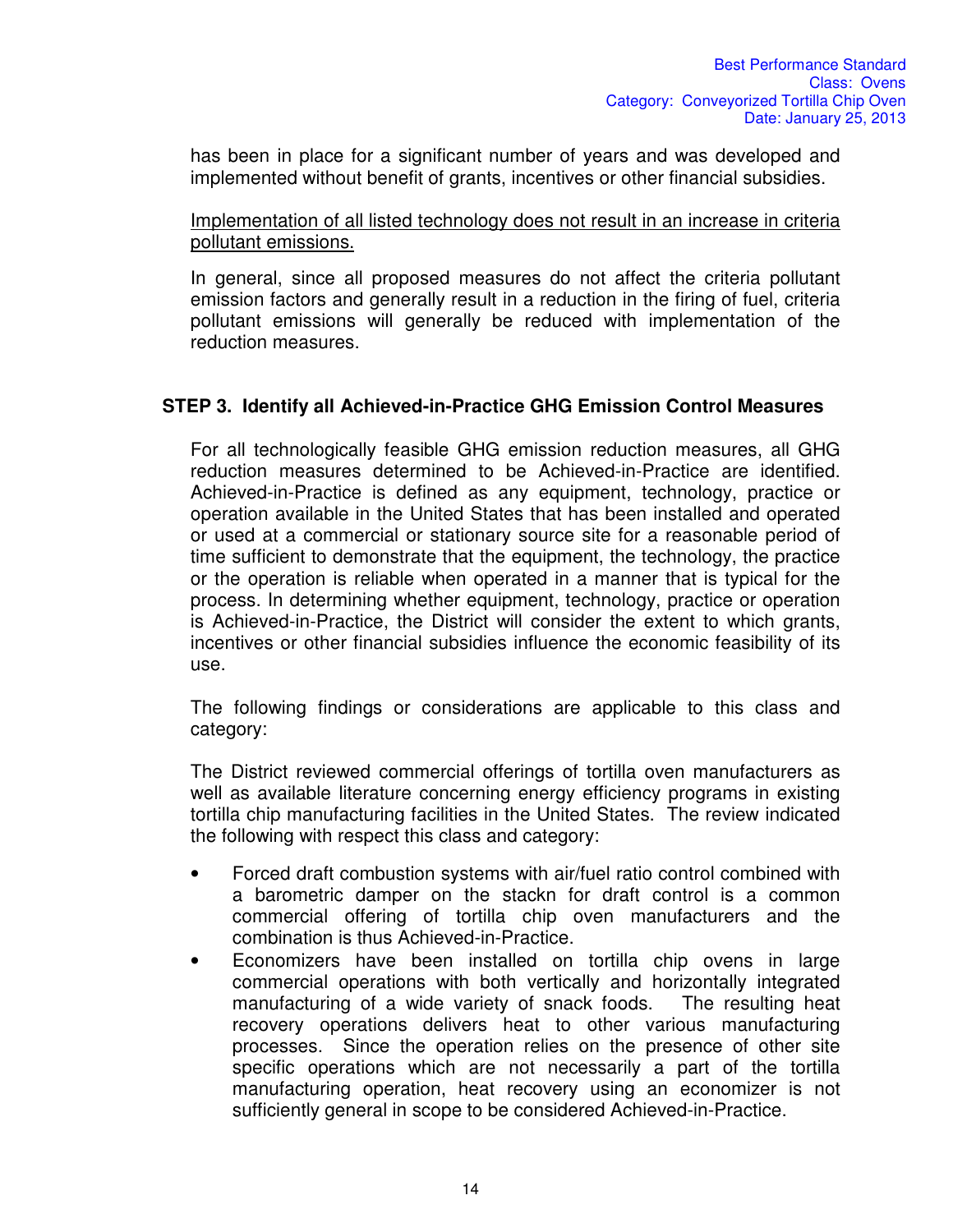- NEMA Premium Efficiency electric motors are in general industrial use, however, the District did not find any specific applications for conveyorized ovens. Based on widepread industrial use in larger motor sizes, the District will consider NEMA Premium Efficiency motors to be achieved-in-Practice for combustion air fan motors exceeding 10 horsepower.
- The use of variable speed drives for electric motors serving combustion air fans are in general industrial use, particularly in steam boilers and similar equipment. However, the potential efficiency improvement which can be achieved with such equipment is highly dependent upon the degree to which the equipment is operated in a turndown condition relative to the rated capacity of the unit. For boilers, which typically provide utility steam to other processes with a widely varying demand, the operational time at turndown is significant, easily justifying a variable speed drive for the fan. In the case of a conveyorized tortilla chip oven, the unit is typically (and most efficiently) operated at full capacity until the desired production quoate is achieved, at which time the unit is shutdown. Based on this, one would not expect to find variable speed motor drives in this application. Additionally, the District has not discovered any specific application of variable speed drive for combustion air fans on tortilla chip ovens. Based on this, variable speed drive motors are not considered Achieved-in-Practice for combustion air fans on tortilla chip ovens..

Based on the above, all Achieved-in-Practice reduction measures are presented in the following table:

|     | Table 3<br>Achieved-in-Practice GHG Reduction Measures for Conveyorized Tortilla Chip Ovens |                                                                                                  |  |
|-----|---------------------------------------------------------------------------------------------|--------------------------------------------------------------------------------------------------|--|
|     | <b>Reduction Measure</b>                                                                    | <b>Qualifications</b>                                                                            |  |
| ∥1. | Forced draft combustion air fan with air to fuel<br>ratio control for the burner(s)         | Common industrial practice and common commercial<br>offering by tortilla chip oven manufacturers |  |
| 2.  | Continuous automatic control of the oven draft                                              | Common industrial practice and common commercial<br>offering by tortilla chip oven manufacturers |  |
| З.  | premium efficiency<br>of<br>motor<br>tor<br>Use:<br>combustion air fan exceeding 10 hp      | Common industrial practice for large motors                                                      |  |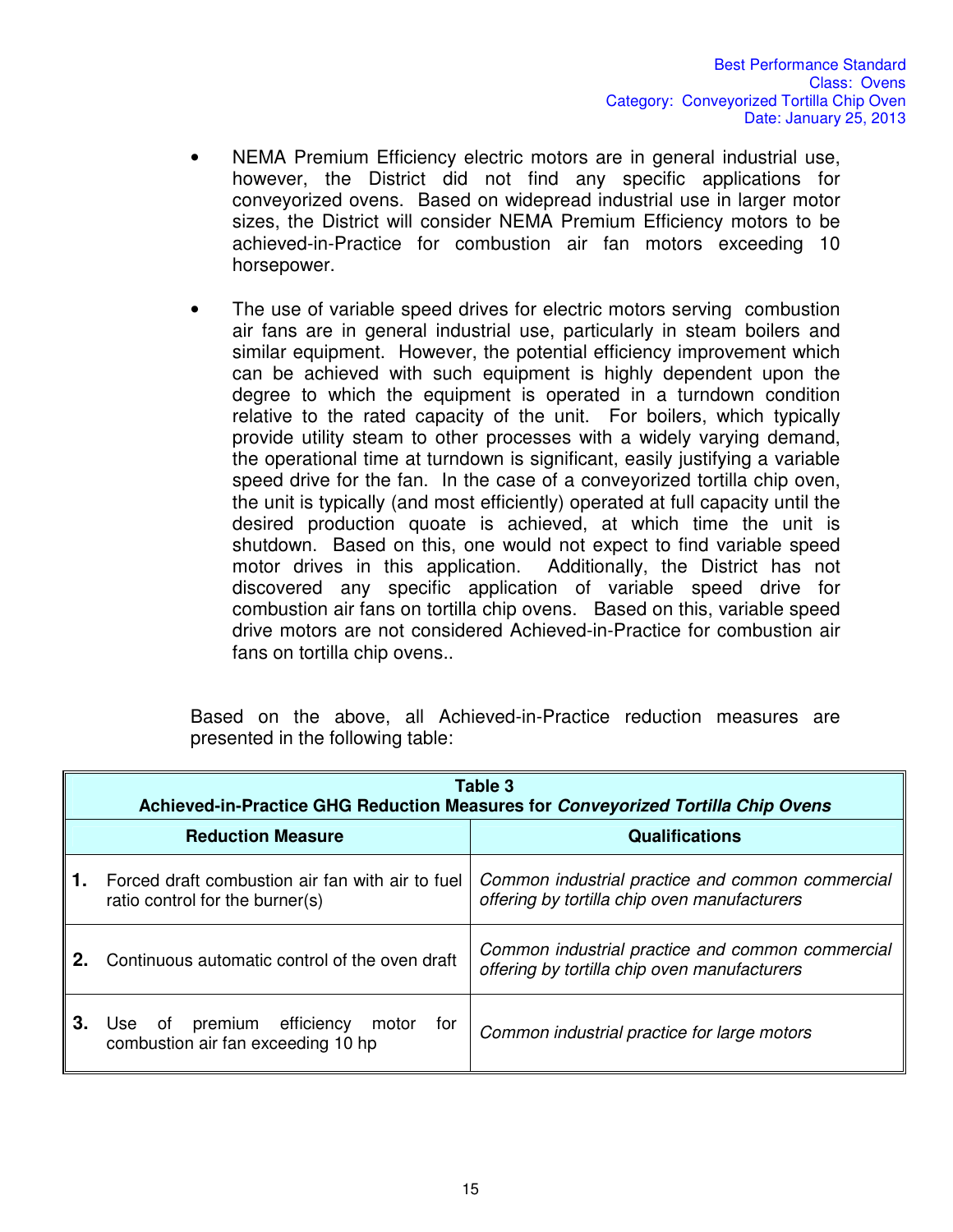#### **STEP 4. Quantify the Potential GHG Emission and Percent Reduction for Each Identified Achieved-in-Practice GHG Emission Reduction Measure**

For each Achieved-in-Practice GHG emission reduction measure identified:

- a. Quantify the potential GHG emissions per unit of activity  $(G_a)$
- b. Express the potential GHG emission reduction as a percent  $(G_n)$  of Baseline GHG emissions factor per unit of activity (BEF)

All Achieved-in-Practice reduction measures are independently implemented and are thus additive in impact. Therefore, the GHG emission quantification will be presented as a single value based on the additive contribution of each individual measure incorporated into the overall control measure.

## **A. Basis and Assumptions:**

Consistent with the approach taken for quantification of the Baseline Emission Factor, a tortilla chip oven with a rating less than 10 MMBtu/hour will be assumed to represent the average new unit to be proposed in this class and category. Based on this, the combustion air fan motor is expected to be less than 10 horsepower and therefore a NEMA Premium Efficiency motor will not be considered to be required for the typicaly new unit.

- The unit is equipped with a barometric damper and a forced-draft combustion system with air/fuel ratio control
- The stack is assumed to have a draft capability of at least 10% over that required for operation of the oven. This value, along with the observation that a manual damper will generally be permanently set at a conservatively high draft value, results in a reasonable assumption that use of the barometric damper will result in operation an optimum oven draft which is 10% less than the Baseline Case.
- Since the admission of air into the oven is a turbulent flow phenomena which is proportional to the square of the pressure didderentil between the oven and the atmosphere, operation at a draft which is 10% less than the Baseline Case results in a reduction of excess air (EA) of:

$$
EA_2 = (\Delta P_2^2/\Delta P_1^2)^2 \times EA_1 = (0.9 \times \Delta P_1^2/\Delta P_1^2)^2 \times EA_1 = 81\% \times EA_1
$$

- Using the equation for the air flow correction factor  $= 20.75\frac{1}{2}$  (20.75\$-O2%), it can be demonstrated that reducing the excess air to 81% of that required to achieve an O2 concentration of 16% would result in an O2 concentration of 14.89% in the stack. Therefore, the BPS case id assumed to operate with an excess air concentration of 14.89% in the stack.
- It is assumed that a stack temperature of 600 F (same as the Baseline Case) is still required upstream of the barometric damper in order to achieve the same baking performance (stack temperature downstream will be reduced due to the admission of ambient air to control the draft).
- All other assumptions and basis are the same as the baseline case.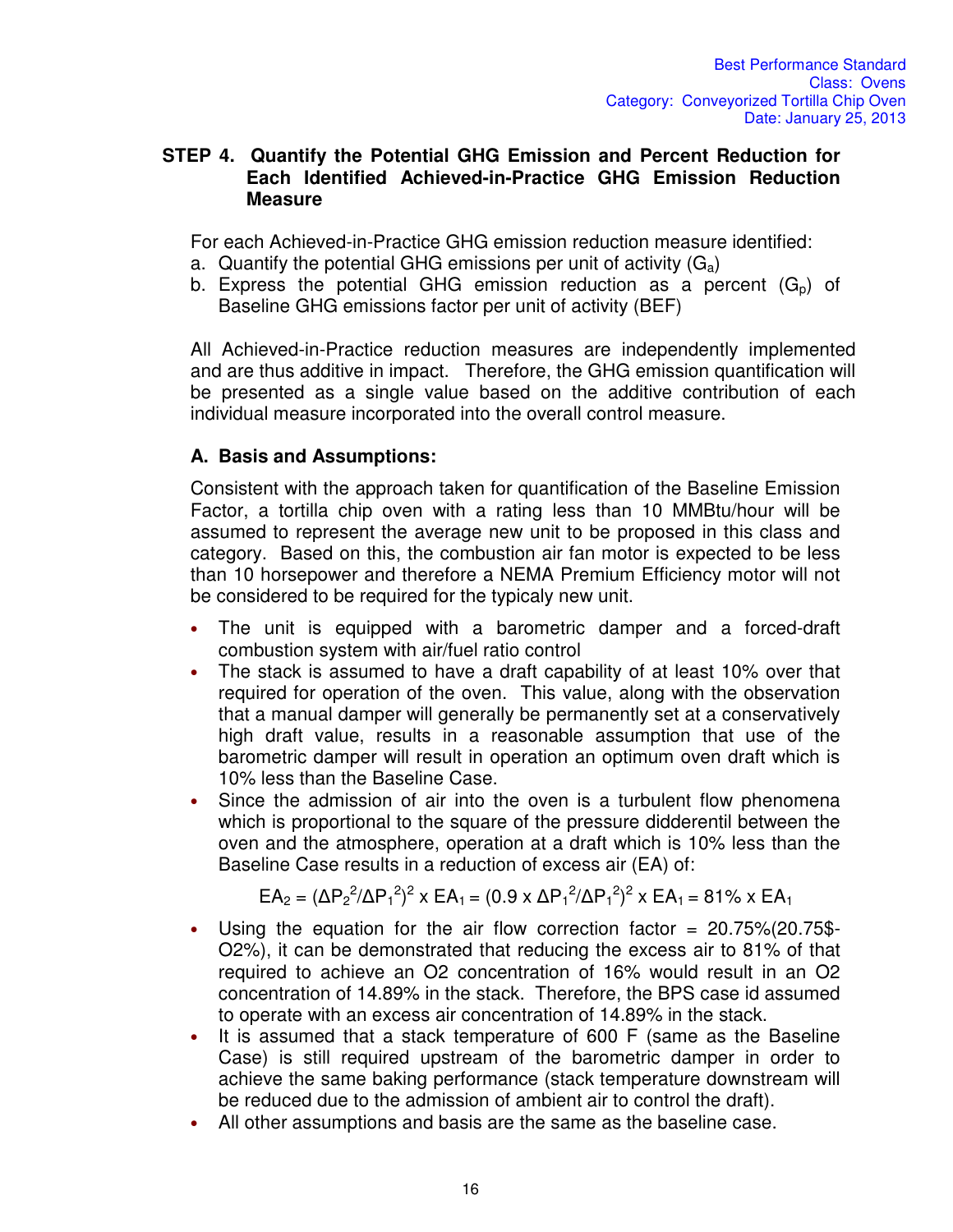### **B. Calculation of Potential GHG Emissions per Unit of Activity (Ga):**

 $G_a$  is the sum of the direct (GHG<sub>D</sub>) and indirect (GHG<sub>I</sub>) emissions (per unit of activity):

 $G_a = GHG_D + GHG_I$ 

**Direct Emissions:** 

 $GHG_D = E_f \times SFC$ 

 $E_f$  = GHG emission factor = 117 lb-  $CO_{2(e)}/MMB$ tu of natural gas

 $SFC_{BPS}$  = Specific Fuel Consumption = MMBtu natural gas/ton tortilla chips for the BPS case

The SFC<sub>BPS</sub> is calculated based on a heat balance on the oven. All heat flow quantities are listed in thefollowing table:

| <b>Heat Inputs</b>                                                 |                                                                                                          |  |
|--------------------------------------------------------------------|----------------------------------------------------------------------------------------------------------|--|
| <b>Fuel Firing</b><br>Btu/hour                                     | $=$ SFC <sub>BPS</sub> x 1,000,000                                                                       |  |
|                                                                    |                                                                                                          |  |
| <b>Heat Outputs</b>                                                |                                                                                                          |  |
| Product<br>Btu/hr                                                  | $= 2,000$ lb/hr x 0.25 Btu/lb-F x (350-68) F = 141,000                                                   |  |
| <b>Water Vapor</b><br>Enthalpy from<br>Dough in Flue<br>Gas Btu/hr | $= 2,000$ lb/hr x 0.458 Btu/lb-f x (600-68) F = 487,312                                                  |  |
| Flue Gas<br>Enthalpy from<br>Combustion<br>Btu/hr                  | = 674.3 lb/MMBtu x SFC <sub>BPS</sub> x 0.247 Btu/lb-F x (600-68) F                                      |  |
| Excess air<br>enthalpy in flue<br>gas<br>Btu/hr                    | = 674.3 lb/MMBtu x SFC <sub>BPS</sub> x (1- (20.75%/(20.75%-14.89%))) x 0.247 Btu/lb-F x<br>$(600-68) F$ |  |
| Latent Heat of<br>Moisture<br>Btu/hr                               | $= 2,000$ lb/hr x 1,055 Btu/lb = 2,110,000                                                               |  |
| Radiative and<br>convection Loss<br>Btu/hr                         | $= 5\%$ x SFC x 1,000,000 = 243,000 Btu/hr (assumed same as Baseline Case)                               |  |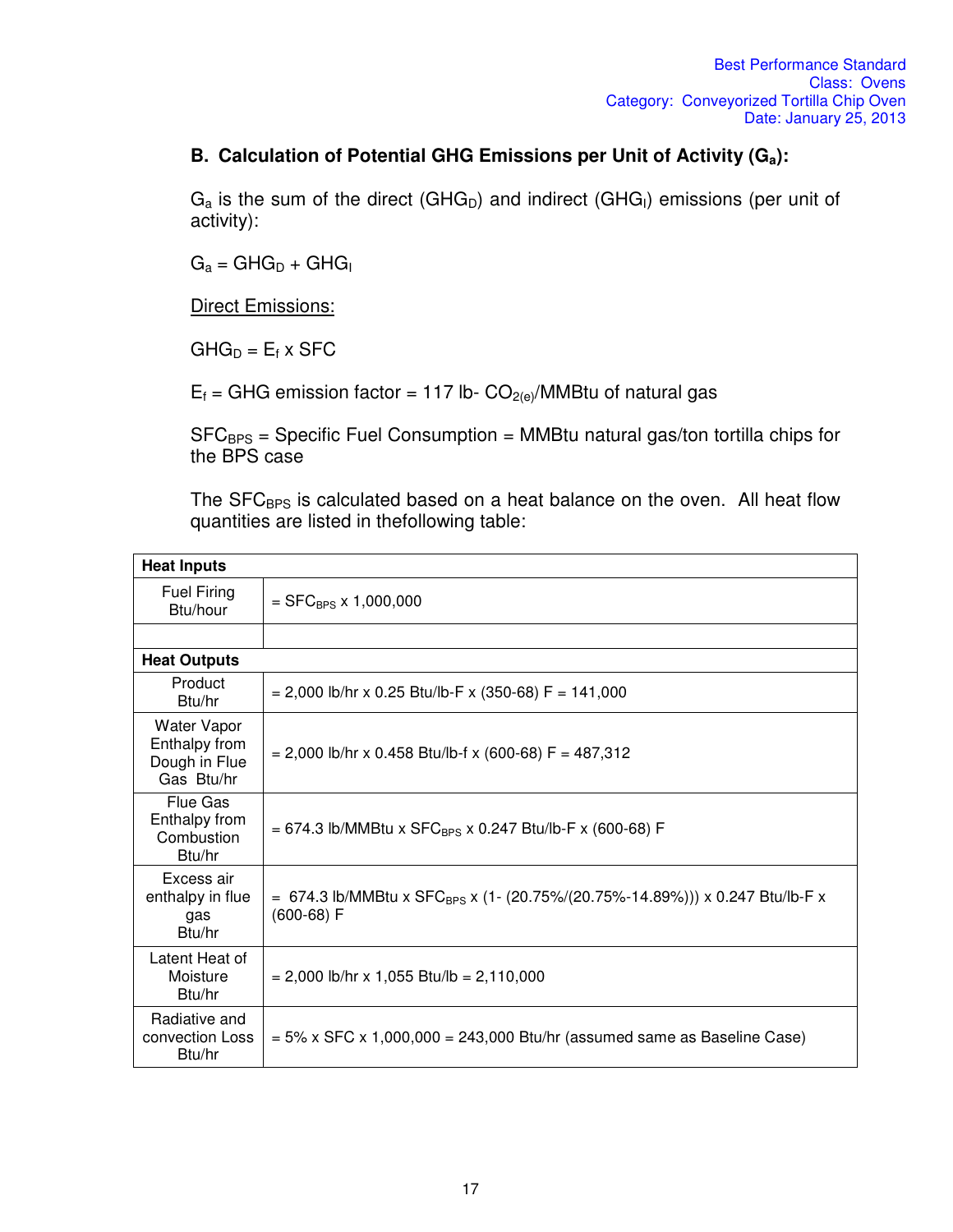Setting Heat Input = Heat Output and solving for the SFCa yields:

 $SFC_{BPS} = 4.34$  MMBtu per ton of tortilla chips

Direct emissions are then calculated as:

 $GHG_D = 117$  lb-CO<sub>2(e)</sub>/MMBtu x 4.34 MMBtu/ton chips  $= 507.8$  lb-CO2(e)/ton chips

Indirect Emissions

Indirect emissions produced from operation of the electric motor driving the combustion air fan are determined by the following:

GHG (electric motor) = Electric Utility GHG Emission Factor x kWh consumed

To determine kWh consumption per ton of chips produced it is necessary to first determine the Bhp requirement for the gas compression operation by the combustion air blower. It is assumed that the fan must provide the stoichiometric air for combustion plus sufficient excess air to provide 3% O2: *Combustion Air Fan* 

Combustion Air Rate <sup>=</sup> 4.34 MMBtu/hr <sup>x</sup> 8578 scf/MMBtu <sup>x</sup> 20.75% x 20.75% - 1 hour 3.00% 60 minutes Combustion Air Rate = 725 cfm  $Bhp = \frac{725 \text{ CFM} \times 20^{\circ} \text{W.C.}}{250 \text{ FM} \times 20^{\circ} \text{C}}$ 6,356 x 60% Bhp  $= 3.8$ 

Bhp is then converted to a brake kWh per ton chips:

Brake kWh: =  $(3.8)$  x 0.7457 kWh/bhp = 2.8 kWh/ton chips

Actual kWh consumption is calculated based on motor efficiency:

kWh consumption = 2.8 brake kWh/ton  $\div$  85% = 3.2 kWh/ton

GHG (electric motor) =  $0.69$  lb-CO<sub>2</sub>e/kWh x 2.8 kWh/ton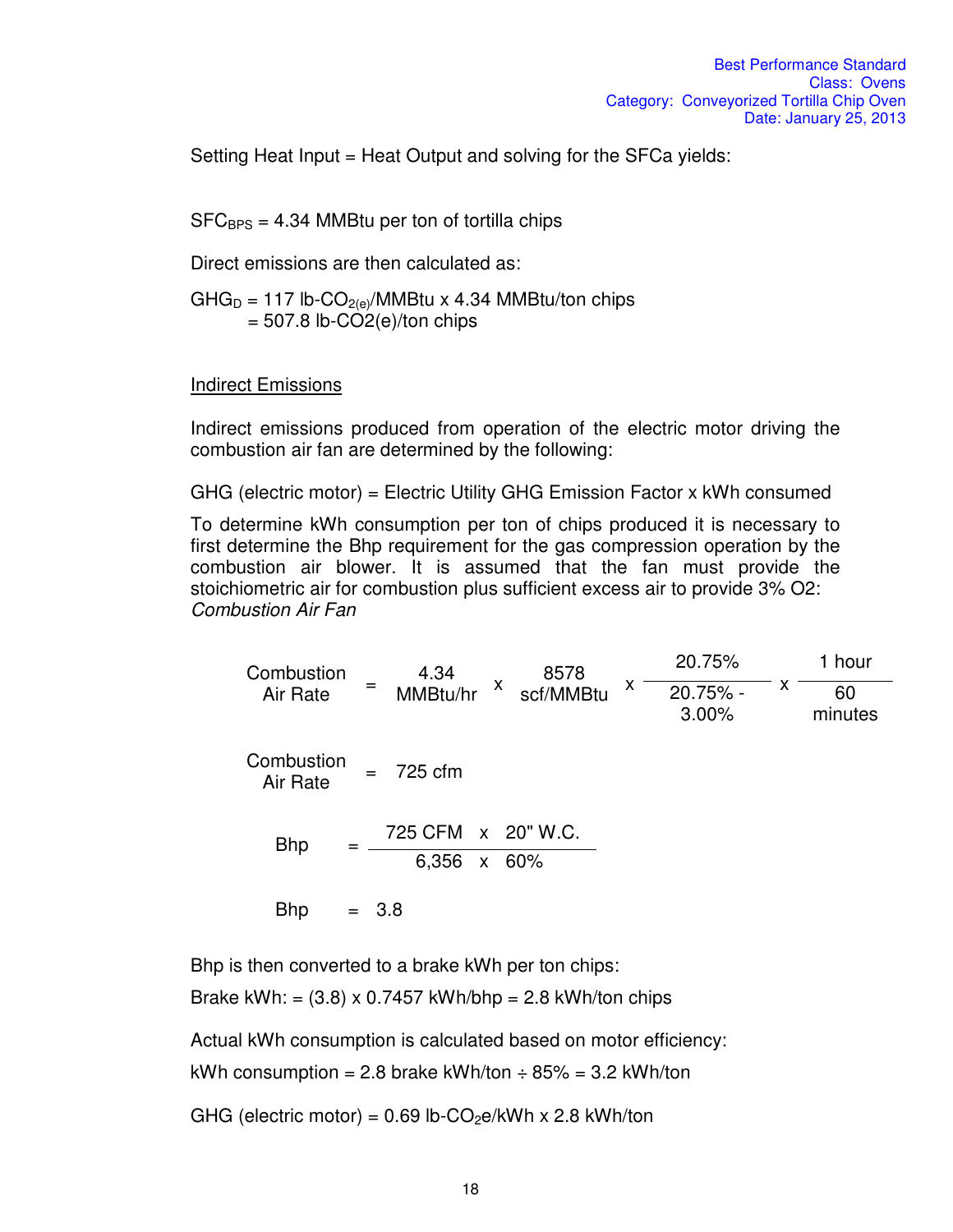GHG (electric motor) =  $1.9$  lb-CO<sub>2</sub>e/ton

The  $G_a$  Emission Factor is the sum of the direct and the indirect emissions:

**Ga =** *507.8 + 1.9 = 510 lb-* **CO2(e)***/ton tortilla chips*

**C. Calculation of Potential GHG Emission Reduction as a Percentage of the Baseline Emission Factor (Gp):** 

**Gp = (BEF - Ga) / BEF = (571 – 510)/571 = 10.6%** 

#### **STEP 5. Rank all Achieved-in-Practice GHG emission reduction measures by order of % GHG emissions reduction**

Since only a single achieved in practice control measure is identified, no ranking is necessary.

### **STEP 6. Establish the Best Performance Standard (BPS) for this Class and Category**

For Stationary Source Projects for which the District must issue permits, Best Performance Standard is – "For a specific Class and Category, the most effective, District approved, Achieved-In-Practice means of reducing or limiting GHG emissions from a GHG emissions source, that is also economically feasible per the definition of achieved-in-practice. BPS includes equipment type, equipment design, and operational and maintenance practices for the identified service, operation, or emissions unit class and category".

Based on the definition above, Best Performance Standard (BPS) for this class and category is determined as:

#### *Best Performance Standard for Conveyorized Tortilla Chip Ovens*

*Tortilla ovens meeting this Best Performance Standard must comply with all elements listed below:* 

- **1.** *The tortilla oven shall be equipped with a forced draft combustion air fan with air to fuel ratio control for the burner(s).*
- **2.** *The oven stack shall be equipped with a system which provides continuous automatic control of the draft in the oven. A barometric damper meets this criteria.*
- **3.** *Electric motors exceeding 10 horsepower which drive driving combustion air fans shall have an efficiency meeting the standards of the National Electrical Manufacturer's Association (NEMA) for "premium efficiency" motors.*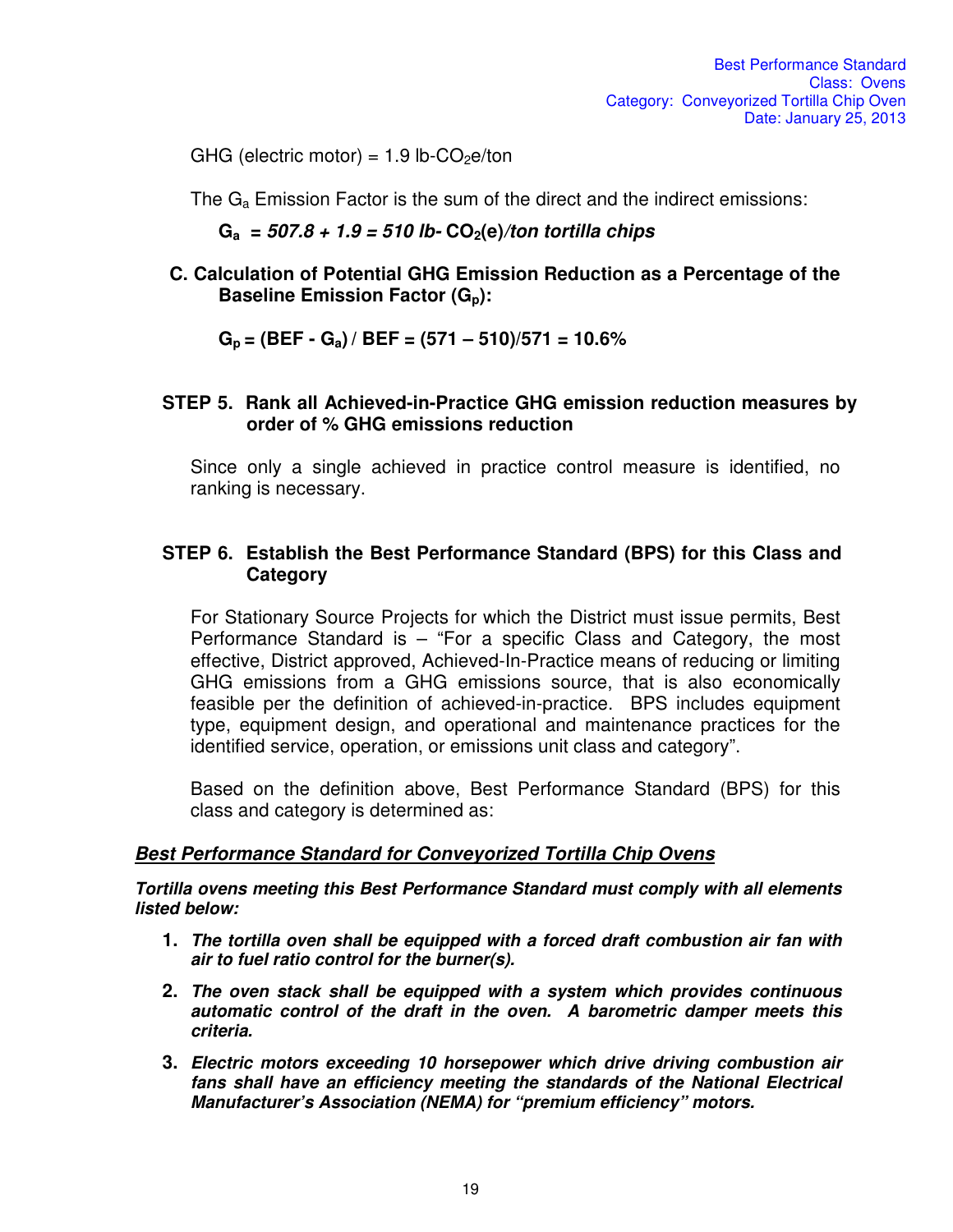#### **STEP 7. Eliminate All Other Achieved-in-Practice Options from Consideration as Best Performance Standard**

The following Achieved-in-Practice GHG control measures, identified in Step 4 and ranked in Step 5 are specifically eliminated from consideration as Best Performance Standard since they have GHG control efficiencies which are less than that of the selected Best Performance Standard as stated in Step 6:

No other Achieved-in-Practice options were identified.

## **VlI. Appendices**

Appendix A: Public Notice of Intent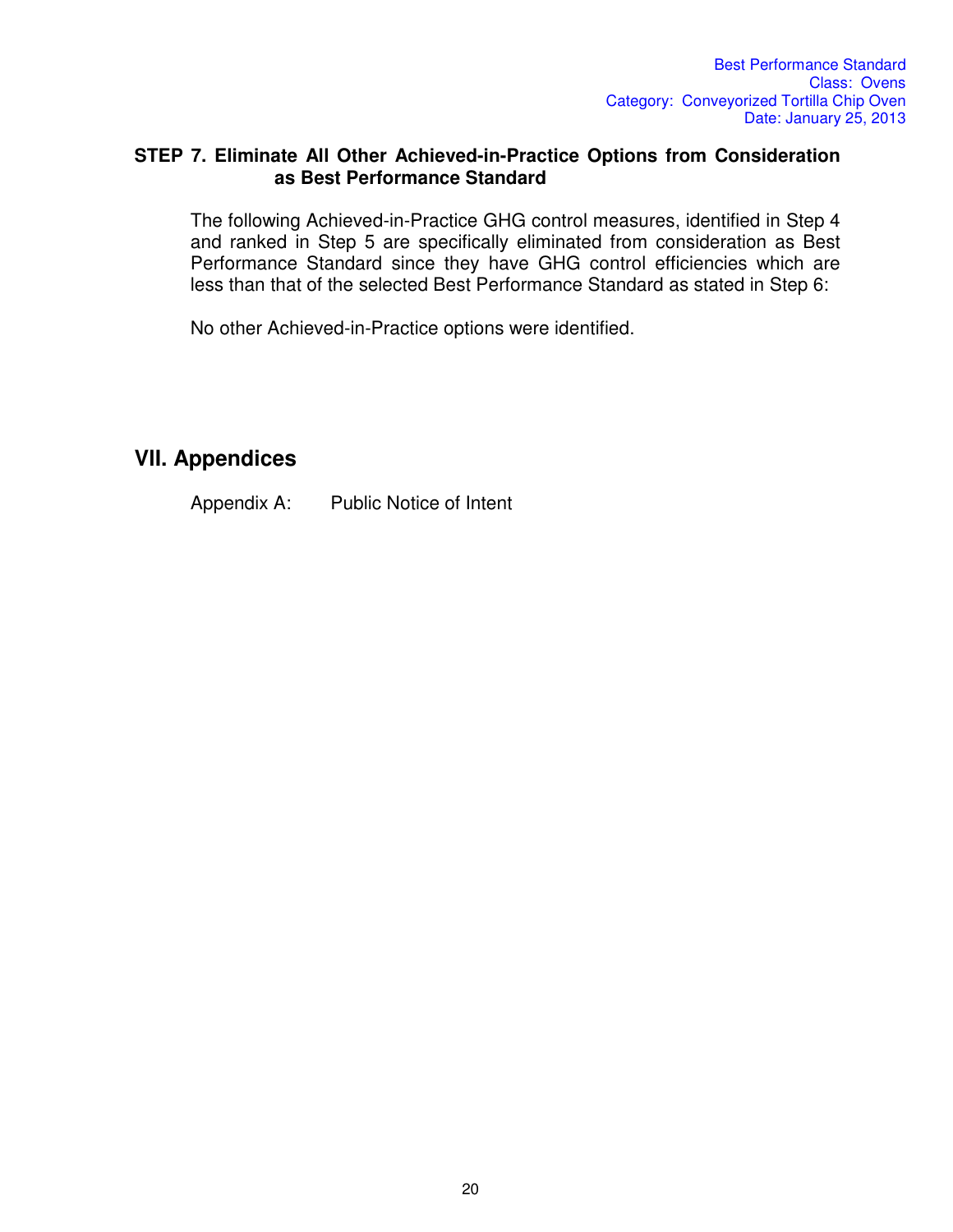# **Appendix A Public Notice of Intent**